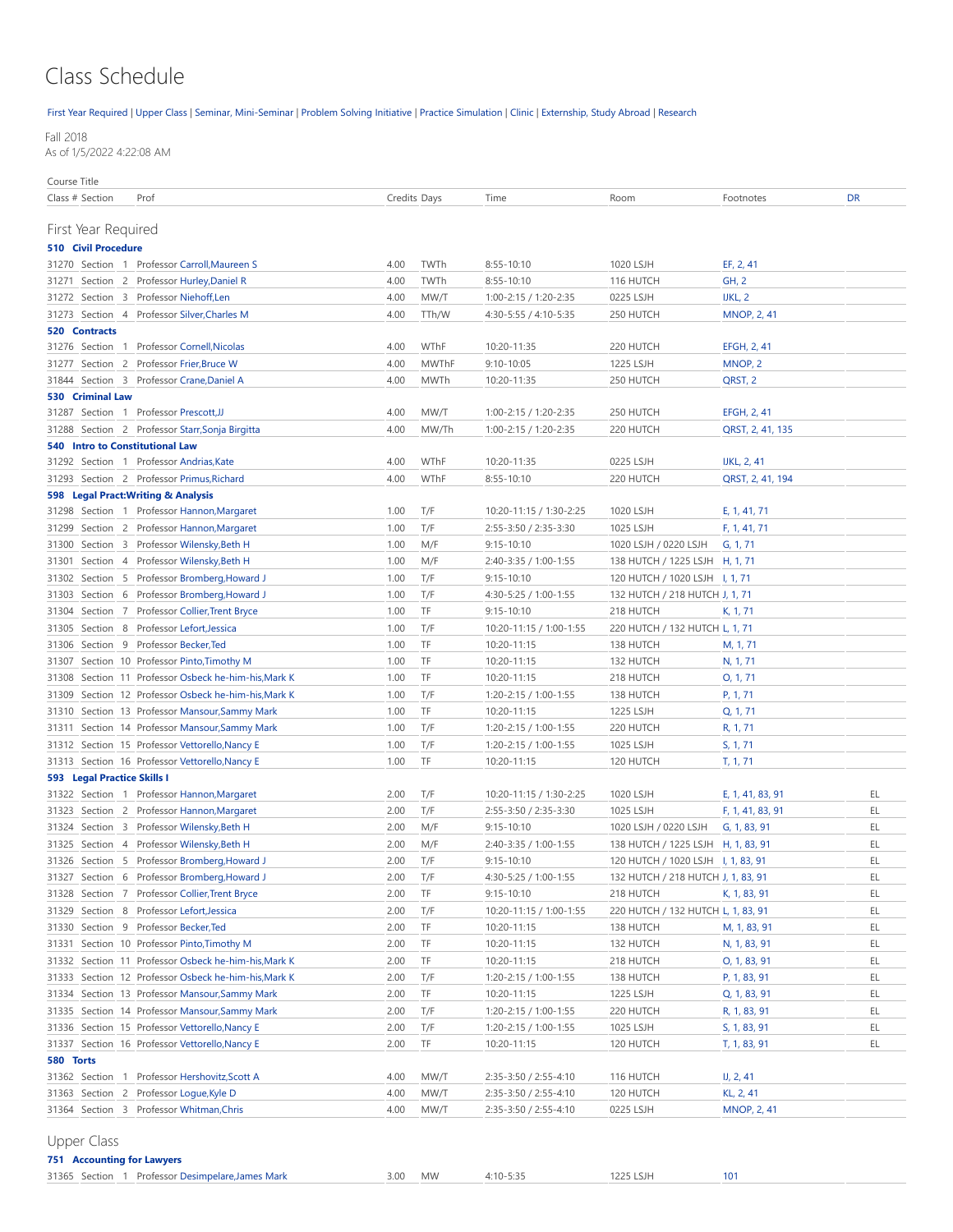| 601 Administrative Law                                                              |      |           |                        |                                    |                    |           |
|-------------------------------------------------------------------------------------|------|-----------|------------------------|------------------------------------|--------------------|-----------|
| 31366 Section 1 Professor Bagley, Nicholas                                          | 3.00 | M/T       | 1:00-2:25 / 1:20-2:45  | 1020 LSJH                          | 41, 61, 88         | <b>SR</b> |
| 774 Advanced Topics in Int'l Tax                                                    |      |           |                        |                                    |                    |           |
| Section 1 Professor Avi-Yonah, Reuven S / Moyal, Shay<br>32334                      | 1.00 | TWTh      | 8:45-10:05             | 424 HUTCH                          | 46, 121, 173       |           |
| 701 Africa in the Global Leg Syst                                                   |      |           |                        |                                    |                    |           |
| Section 1 Professor Beny, Laura Nyantung<br>32067                                   | 3.00 | <b>MW</b> | 4:10-5:35              | 0220 LSJH                          | 4,99               | WR IC     |
| 637 Bankruptcy                                                                      |      |           |                        |                                    |                    |           |
| Section 1 Professor Pottow, John A E<br>31643                                       | 4.00 | MWTh/F    | 8:55-10:10 / 4:10-5:25 | 138 HUTCH / 1225 LSJH 61, 105, 189 |                    | <b>SR</b> |
| <b>660 Boundaries of Citizenship</b>                                                |      |           |                        |                                    |                    |           |
| 31659 Section 1 Professor Scott, Rebecca J<br>756 Comparative Hum Rgts Law          | 3.00 | TTh       | 1:20-2:35              | 0220 LSJH                          | 4, 41              | <b>WR</b> |
| Section 1 Professor McCrudden, John Christopher<br>31661                            | 3.00 | WThF      | 8:10-10:10             | 236 HUTCH                          | 99, 114            | IC        |
| <b>586 Conflict of Laws</b>                                                         |      |           |                        |                                    |                    |           |
| 31662 Section 1 Professor Ankers, Norman C                                          | 3.00 | TF        | 10:20-11:45            | 0220 LSJH                          |                    |           |
| <b>722 Consumption Taxes</b>                                                        |      |           |                        |                                    |                    |           |
| 31852 Section 1 Professor Avi-Yonah, Reuven S / Mazzoni, Gianluca                   | 2.00 | Т         | 10:20-12:20            | 1025 LSJH                          | 5, 18, 19, 20      |           |
| 31853 Section 2 Professor Avi-Yonah, Reuven S / Mazzoni, Gianluca                   | 2.00 | $\top$    | 10:20-12:20            | ARR                                | 4, 19, 20          | <b>WR</b> |
| 611 Corporate Compliance:Pol&Pract                                                  |      |           |                        |                                    |                    |           |
| 31663 Section 1 Professor Sebastian, Teresa Mosley                                  | 2.00 | W         | $4:10-6:10$            | 1020 LSJH                          |                    |           |
| 723 Corporate Lawyer: Law & Ethics                                                  |      |           |                        |                                    |                    |           |
| 31664 Section 1 Professor Rauterberg, Gabriel Virgil                                | 4.00 | MW/T      | 1:00-2:15 / 1:20-2:35  | 1225 LSJH                          | 3, 23, 53, 54, 116 | PR NY     |
| <b>750 Corporate Reorganization</b>                                                 |      |           |                        |                                    |                    |           |
| 32312 Section 1 Professor Bienenstock, Martin Jay                                   | 1.00 | M         | $4:10-6:10$            | 138 HUTCH                          | 103, 151           |           |
| <b>749 Corporate Taxation</b><br>31854 Section 1 Professor Adams, J Phillip         | 4.00 | МT        | 12:25-2:25             | 116 HUTCH                          | 61, 104            | <b>SR</b> |
| 641 Crim Just: Invest&Police Prac                                                   |      |           |                        |                                    |                    |           |
| 31665 Section 1 Professor Primus, Eve Brensike                                      | 4.00 | WF/Th     | 2:35-3:50 / 2:55-4:10  | 1225 LSJH                          | 67, 169            |           |
| <b>620 Disability Rights</b>                                                        |      |           |                        |                                    |                    |           |
| 31667 Section 1 Professor Bagenstos, Samuel R                                       | 3.00 | MT        | 8:45-10:10             | 220 HUTCH                          | 61                 | <b>SR</b> |
| <b>657 Enterprise Organization</b>                                                  |      |           |                        |                                    |                    |           |
| 31367 Section 1 Professor Beny, Laura Nyantung                                      | 4.00 | TTh/W     | 1:20-2:35 / 1:00-2:15  | 120 HUTCH                          | 23, 158            |           |
| 507 Equal Prot: Race, Rights, Rem.                                                  |      |           |                        |                                    |                    |           |
| 31669 Section 1 Professor Schlanger, Margo                                          | 4.00 | WThF      | $8:55 - 10:10$         | 120 HUTCH                          | 93, 110            |           |
| <b>664 European Union Law</b>                                                       |      |           |                        |                                    |                    |           |
| 31670 Section 1 Professor Halberstam, Daniel H                                      | 3.00 | TTh       | 1:20-2:45              | 132 HUTCH                          | 5, 18, 20, 41, 99  | IC        |
|                                                                                     |      |           |                        |                                    |                    |           |
| Section 2 Professor Halberstam, Daniel H<br>31671                                   | 3.00 | TTh       | 1:20-2:45              | ARR                                | 4, 19, 20, 41, 99  | WR IC     |
| 669 Evidence                                                                        |      |           |                        |                                    |                    |           |
| 31672 Section 1 Professor Friedman, Richard D                                       | 4.00 | WThF      | 8:55-10:10             | 250 HUTCH                          | 23, 41             |           |
| 31673 Section 2 Professor Clark, Sherman J                                          | 3.00 | <b>MW</b> | 10:20-11:45            | 1225 LSJH                          | 23                 |           |
| <b>675 Federal Antitrust</b>                                                        |      | <b>MW</b> |                        |                                    |                    |           |
| 31368 Section 1 Professor Cernak, Steven J<br><b>677 Federal Courts</b>             | 3.00 |           | 4:10-5:35              | 116 HUTCH                          |                    |           |
| 31674 Section 1 Professor Seinfeld, Gil                                             | 4.00 | WF/Th     | 1:00-2:15 / 1:20-2:35  | 116 HUTCH                          | 41, 156            |           |
| <b>681 First Amendment</b>                                                          |      |           |                        |                                    |                    |           |
| 31675 Section 1 Professor Herzog, Don                                               | 4.00 | MW/Th     | 2:35-3:50 / 2:55-4:10  | 250 HUTCH                          | 41                 |           |
| <b>763 Foreign Affairs</b>                                                          |      |           |                        |                                    |                    |           |
| 31676 Section 1 Professor Hakimi, Monica                                            | 3.00 | TW        | 10:20-11:45            | 1070 LSJH                          | 41, 99, 110        | IC        |
| <b>788 Habeas Corpus</b>                                                            |      |           |                        |                                    |                    |           |
| Section 1 Professor Primus, Eve Brensike<br>31677                                   | 2.00 | ThF       | 10:50-11:45            | 1020 LSJH                          | 41, 96             |           |
| 780 Human Rights: Themes and Var                                                    |      |           |                        |                                    |                    |           |
| 31678 Section 1 Professor Ratner, Steven Richard                                    | 3.00 | T/Th      | 1:20-2:45              | 218 HUTCH                          | 41, 90, 99, 112    | IC        |
| <b>687 Immigration and Nationality</b>                                              |      |           |                        |                                    |                    |           |
| 31679 Section 1 Professor Thronson, David B                                         | 3.00 | MT        | 8:45-10:10             | S106 LLIB                          | 61                 | <b>SR</b> |
| <b>724 International Refugee Law</b><br>31369 Section 1 Professor Hathaway, James C | 3.00 | WThF      | 8:10-10:10             | 1025 LSJH                          | 99, 111, 150, 170  | IC        |
| <b>691 International Tax</b>                                                        |      |           |                        |                                    |                    |           |
| 31680 Section 1 Professor Avi-Yonah, Reuven S                                       | 3.00 | WTh       | 10:20-11:45            | 1025 LSJH                          | 99, 118            | IC        |
| 695 International Trade Law                                                         |      |           |                        |                                    |                    |           |
| 31370 Section 1 Professor Regan, Donald H                                           | 3.00 | M/Th      | 2:35-4:00 / 2:55-4:20  | 1025 LSJH                          | 4, 41, 99          | WR IC     |
| 631 Intro Con Law & Am Legal Pro                                                    |      |           |                        |                                    |                    |           |
| 31377 Section 1 Professor Regan, Donald H                                           | 3.00 | TF        | 10:20-11:45            | 236 HUTCH                          | 2,63               |           |
| <b>644 Intro to Inc Tax of Business</b>                                             |      |           |                        |                                    |                    |           |
| 31378 Section 1 Professor Adams, J Phillip                                          | 3.00 | MT        | 8:45-10:10             | 132 HUTCH                          | 61, 123            | <b>SR</b> |
| 697 Intro to US Tax Law                                                             |      |           |                        |                                    |                    |           |
| 31681 Section 1 Professor Avi-Yonah, Reuven S                                       | 1.00 | TWTh      | 8:45-10:05             | 424 HUTCH                          | 2, 46, 63, 121     |           |
| 700 Japanese Law<br>31682 Section 1 Professor Kinami, Atsushi                       | 2.00 | TWThF     | 10:20-11:55            | 116 HUTCH                          | 99, 154            | IC        |
| 718 Jurisprudence                                                                   |      |           |                        |                                    |                    |           |
| 32166 Section 1 Professor Mendlow, Gabe                                             | 4.00 | MWTh      | 10:20-11:35            | 138 HUTCH                          | 41                 |           |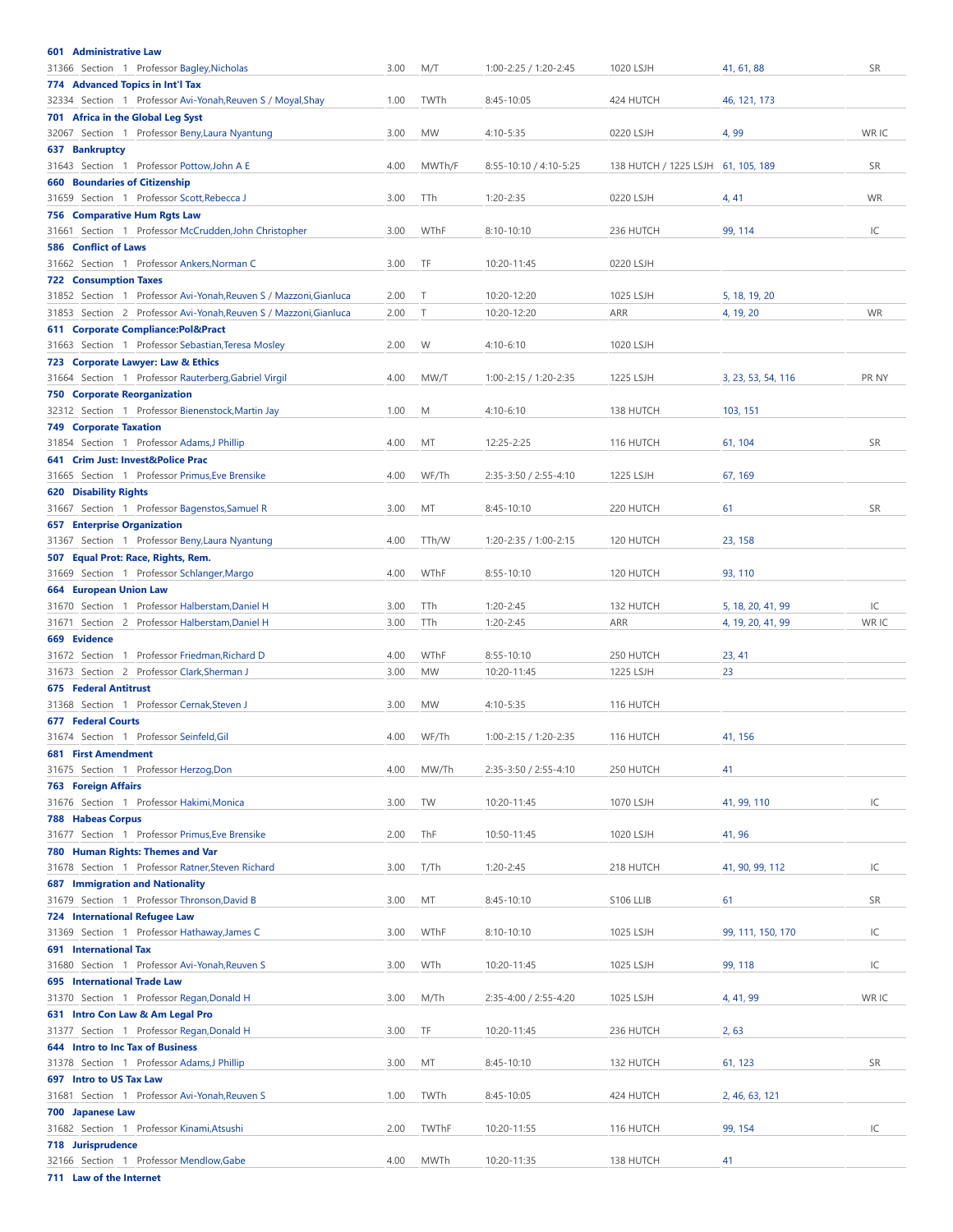<span id="page-2-0"></span>

| 31694 Section 1 Professor Willen, Brian Michael                                  | 2.00 | M           | 4:10-6:10             | 0225 LSJH                                 |                                 |           |
|----------------------------------------------------------------------------------|------|-------------|-----------------------|-------------------------------------------|---------------------------------|-----------|
| 731 Legal Ethics & Prof Resp                                                     |      |             |                       |                                           |                                 |           |
| 31379 Section 1 Professor Hirshon, Bob                                           | 2.00 | M           | $2:35 - 4:35$         | 1020 LSJH                                 | 3, 53, 54, 70                   | PR NY     |
| <b>569 Legislation and Regulation</b>                                            |      |             |                       |                                           |                                 |           |
| 31696 Section 1 Professor Novak, William J                                       | 3.00 | TF          | 10:20-11:45           | 250 HUTCH                                 | 23, 61, 89                      | <b>SR</b> |
| 549 Management & Orgs for Lawyers                                                |      |             |                       |                                           |                                 |           |
| 31697 Section 1 Professor Sytch, Maxim                                           | 1.50 | F           | $1:00 - 4:00$         | 0220 LSJH                                 | 124                             |           |
| 508 Modern Amer Legal History                                                    |      |             |                       |                                           |                                 |           |
| 31870 Section 1 Professor Novak, William J                                       | 3.00 | T/F         | 2:55-4:20 / 2:35-4:00 | 0220 LSJH / 116 HUTCH                     |                                 |           |
| 536 Nat'l Security & Civ Liberties<br>31698 Section 1 Professor Mcquade, Barbara | 3.00 | MT          | 8:45-10:10            | 0225 LSJH                                 | 41                              |           |
| <b>547 Operations for Lawyers</b>                                                |      |             |                       |                                           |                                 |           |
| 31871 Section 1 Professor Beil, Damian R                                         | 1.50 | <b>MW</b>   | $2:35 - 4:00$         | 132 HUTCH                                 | 167                             |           |
| 727 Patent Law                                                                   |      |             |                       |                                           |                                 |           |
| 31699 Section 1 Professor Price, Nicholson                                       | 4.00 | <b>MWTh</b> | 10:20-11:40           | 0220 LSJH                                 | 41, 61, 197                     | <b>SR</b> |
| 696 Rsrch and Analysis in Amer Law                                               |      |             |                       |                                           |                                 |           |
| 32028 Section 1 Professor Becker, Ted / Simpson, Katherine M                     | 2.00 | F           | $1:30-3:30$           | 0225 LSJH                                 | 1,64                            |           |
| 515 Sales and Secured Financing                                                  |      |             |                       |                                           |                                 |           |
| 32068 Section 1 Professor Buiteweg, Thomas Jude                                  | 2.00 | M           | $6:20 - 8:20$         | 138 HUTCH                                 | 12, 43, 141                     |           |
| <b>743 Securities Regulation</b>                                                 |      |             |                       |                                           |                                 |           |
| 31703 Section 1 Professor Khanna, Vikramaditya S                                 | 4.00 | <b>MWTh</b> | 10:20-11:35           | 120 HUTCH                                 | 61, 115                         | <b>SR</b> |
| <b>799 Senior Judge Seminar</b>                                                  |      |             |                       |                                           |                                 |           |
| 10001 Section 1 Professor Becker, Ted                                            | 2.00 | <b>TBA</b>  | TBA                   | <b>ARR</b>                                | 1, 24, 34                       |           |
| 794 Senior Judge Seminar II                                                      |      |             |                       |                                           |                                 |           |
| 10002 Section 1 Professor Becker, Ted                                            | 2.00 | <b>TBA</b>  | TBA                   | <b>ARR</b>                                | 25, 34                          |           |
| <b>747 Taxation of Individual Income</b>                                         |      |             |                       |                                           |                                 |           |
| 31385 Section 1 Professor Fox, Edward                                            | 4.00 | WThF        | $8:55 - 10:10$        | 0225 LSJH                                 | 23, 61, 94                      | <b>SR</b> |
| <b>606 Transnational Law</b>                                                     |      |             |                       |                                           |                                 |           |
| 31708 Section 1 Professor Reimann, Mathias W                                     | 3.00 | <b>MW</b>   | $1:00 - 2:25$         | 132 HUTCH / 0220 LSJH 23, 52, 68, 99, 196 |                                 | IC        |
| <b>600 Transnational Law Colloquium</b>                                          |      |             |                       |                                           |                                 |           |
| 32361 Section 1 Professor Reimann, Mathias W                                     | 1.00 | Th          | 12:15-1:10            | 138 HUTCH                                 | 131                             |           |
| 634 Water Wars/Great Lakes                                                       |      |             |                       |                                           |                                 |           |
| 31431 Section 1 Professor Buchsbaum, Andrew P                                    | 3.00 | M           | 6:30-9:30             | 0220 LSJH                                 | 4, 12, 43                       | <b>WR</b> |
|                                                                                  |      |             |                       |                                           |                                 |           |
| Seminar, Mini-Seminar                                                            |      |             |                       |                                           |                                 |           |
| 854 Anti-corruption Law & Practice                                               |      |             |                       |                                           |                                 |           |
| 32029 Section 1 Professor Dickinson, Timothy L                                   | 2.00 | Th          | 4:30-6:30             | 1060 LSJH                                 | 4, 7, 8, 9, 12, 39, 99          | WR IC     |
| <b>484 Antitrust Hot Topics</b>                                                  |      |             |                       |                                           |                                 |           |
| 31796 Section 1 Professor Nannes, John Murray                                    | 2.00 | F           | $2:35 - 4:35$         | 1050 LSJH                                 | 7, 8, 9, 12, 44, 159, 192       |           |
| <b>806 Chinese Corporation</b>                                                   |      |             |                       |                                           |                                 |           |
| 31766 Section 1 Professor Howson, Nicholas Calcina                               | 2.00 | $\top$      | 4:30-6:30             | 236 HUTCH                                 | 4, 7, 12, 39, 99                | WR IC     |
| <b>847 Civil Rights Advocacy</b>                                                 |      |             |                       |                                           |                                 |           |
| 31821 Section 1 Professor Smith, Johnathan James                                 | 2.00 | M           | $4:10-6:10$           | 1050 LSJH                                 | 4, 7, 12, 39                    | <b>WR</b> |
| <b>841 Consent and Coercion</b>                                                  |      |             |                       |                                           |                                 |           |
| 32168 Section 1 Professor Hershovitz, Scott A / Moss, Sarah                      | 2.00 | $\top$      | 4:30-6:30             | 1025 LSJH                                 | 4, 7, 8, 9, 12, 21, 40          | <b>WR</b> |
| <b>892 Contract Theory</b>                                                       |      |             |                       |                                           |                                 |           |
| 31799 Section 1 Professor Cornell, Nicolas                                       | 2.00 | M           | 4:10-6:10             | 1060 LSJH                                 | 4, 7, 12, 39, 41                | <b>WR</b> |
| 410 Energy Law                                                                   |      |             |                       |                                           |                                 |           |
| 31798 Section 1 Professor Learner, Howard Alan                                   | 2.00 | F           | 10:20-1:20            | 1060 LSJH                                 | 4, 7, 8, 9, 12, 39, 74, 87, 126 | <b>WR</b> |
| 881 Ethics, Justice & Int'l Law                                                  |      |             |                       |                                           |                                 |           |
| 31800 Section 1 Professor Ratner, Steven Richard                                 | 2.00 | Т           | 4:30-6:30             | 424 HUTCH                                 | 4, 7, 12, 39, 41, 99, 137       | WR IC     |
| <b>464 Human Dignity</b>                                                         |      |             |                       |                                           |                                 |           |
| 31802 Section 1 Professor McCrudden, John Christopher                            | 2.00 | <b>MW</b>   | 4:10-6:10             | 236 HUTCH                                 | 4, 7, 12, 39, 114               | <b>WR</b> |
| <b>857 Income Tax Treaties</b>                                                   |      |             |                       |                                           |                                 |           |
| 31803 Section 1 Professor Avi-Yonah, Reuven S                                    | 2.00 | Т           | 4:30-6:30             | 1050 LSJH                                 | 7, 12, 46, 99, 144              | IC        |
| 832 International Criminal Law                                                   |      |             |                       |                                           |                                 |           |
| 32336 Section 1 Professor Starr, Sonja Birgitta                                  | 2.00 | Т           | 2:55-4:55             | 1060 LSJH                                 | 4, 7, 12, 41, 99                | WR IC     |
| 811 International Project Finance                                                |      |             |                       |                                           |                                 |           |
| Section 1 Professor Niehuss, John Marvin<br>31804                                | 2.00 | TTh/W       | 4:30-6:30 / 4:10-6:10 | S106 LLIB                                 | 4, 7, 12, 39, 41, 99, 125       | WR IC     |
| 812 Islamic Law                                                                  |      |             |                       |                                           |                                 |           |
| 31805 Section 1 Professor Khan, Hamid M                                          | 2.00 | M           | 9:45-11:45            | 218 HUTCH                                 |                                 | WR IC     |
| 861 Law and Economics Workshop                                                   |      |             |                       |                                           | 4, 7, 12, 39, 99                |           |
|                                                                                  | 2.00 | Th          | 4:30-6:30             | 1020 LSJH                                 |                                 | <b>WR</b> |
| 31386 Section 1 Professor Hines Jr, James R / Prescott, JJ                       |      |             |                       |                                           | 2, 4, 7, 12, 44                 |           |
| 435 Law Firm Careers/Evolv Prof                                                  |      |             |                       |                                           |                                 |           |
| 31387 Section 1 Professor Hirshon, Bob                                           | 3.00 | MT          | 8:45-10:10            | 1060 LSJH                                 | 4, 7, 12, 145                   | <b>WR</b> |
| 885 Mini-Seminar                                                                 |      |             |                       |                                           |                                 |           |
| 36395 Section 1 Professor Carr, Bridgette Ann / Sankaran, Vivek S                | 1.00 | Th          | 7:00-9:00             |                                           | 1, 5, 12, 43, 183               |           |
| 36396 Section 2 Professor Friedman, Richard D                                    | 1.00 | Su          | 7:00-9:00             |                                           | 1, 5, 12, 43, 183               |           |
| 36397 Section 3 Professor Herzog, Don<br>36398 Section 4 Professor Syed, Imran J | 1.00 | Th          | 7:00-9:00             |                                           | 1, 5, 12, 43, 183               |           |
|                                                                                  | 1.00 | T           | 7:00-9:00             |                                           | 1, 5, 12, 43, 183               |           |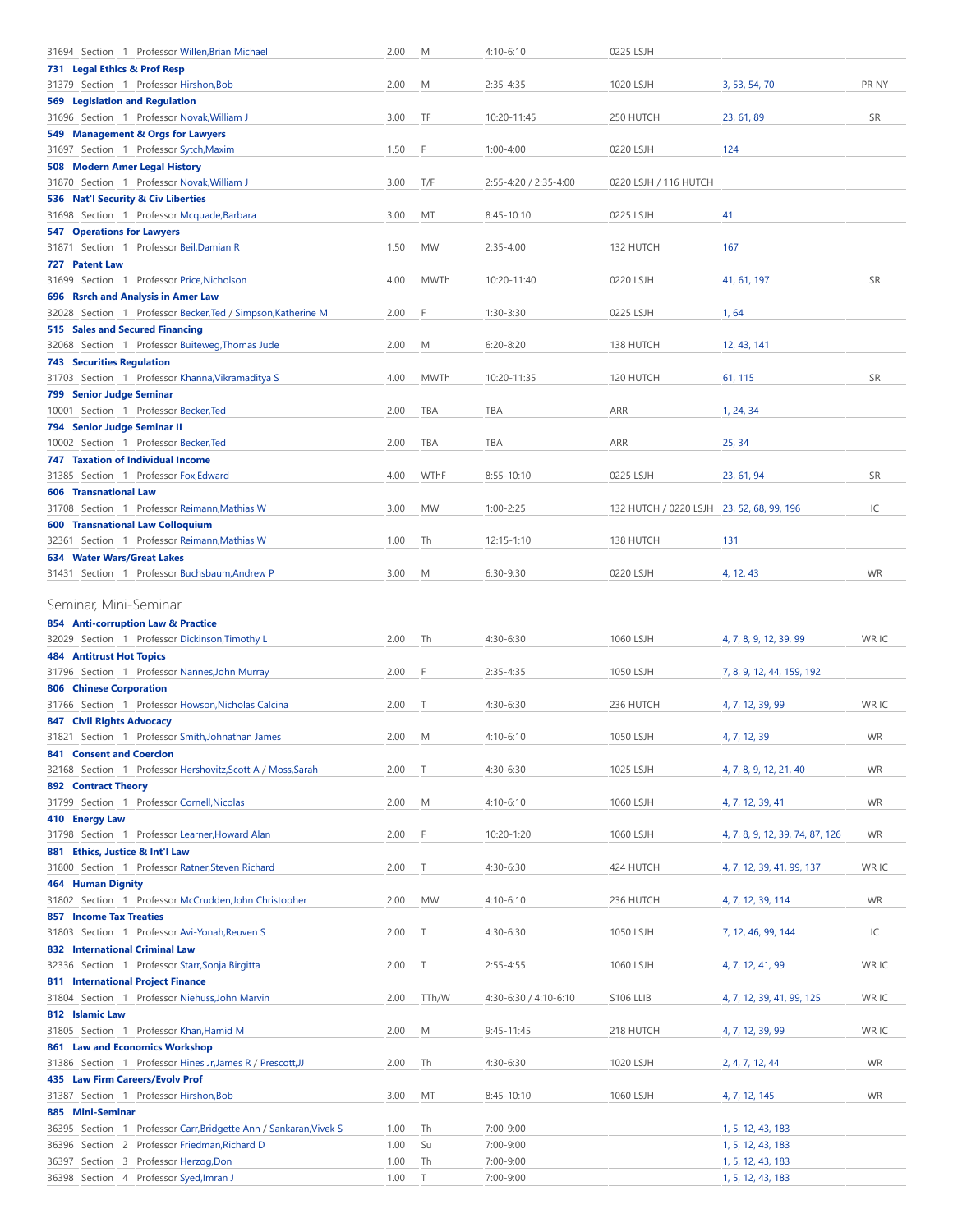<span id="page-3-1"></span><span id="page-3-0"></span>

|       |                                 | 36399 Section 5 Professor Andrias, Kate                                          | 1.00 | Th        | 7:00-9:00                                                       |           | 1, 5, 12, 43, 183                              |             |
|-------|---------------------------------|----------------------------------------------------------------------------------|------|-----------|-----------------------------------------------------------------|-----------|------------------------------------------------|-------------|
|       |                                 | 36400 Section 6 Professor McCormack, Bridget M / Niehoff, Len                    | 1.00 | M/W       | 7:00-9:00                                                       |           | 1, 5, 12, 43, 183                              |             |
|       |                                 | 36401 Section 7 Professor Starr, Sonja Birgitta                                  | 1.00 | W         | 6:30-8:30                                                       |           | 1, 5, 12, 43, 183                              |             |
|       |                                 | <b>478 Policing and Public Safety</b>                                            |      |           |                                                                 |           |                                                |             |
|       |                                 | 31806 Section 1 Professor Green, Saul Adair / Levy, Judith E                     | 2.00 | M         | $6:20 - 8:20$                                                   | 1060 LSJH | 4, 7, 12, 39, 43                               | <b>WR</b>   |
|       |                                 | 875 Privacy, Tech & 4th Amendment                                                |      |           |                                                                 |           |                                                |             |
|       |                                 | 31807 Section 1 Professor Caminker, Evan H                                       | 2.00 | W         | $4:10-6:10$                                                     | 0225 LSJH | 4, 7, 12, 39, 174, 175                         | WR          |
|       |                                 |                                                                                  |      |           |                                                                 |           |                                                |             |
|       |                                 | 849 Pro Bono and BigLaw                                                          |      |           |                                                                 |           |                                                |             |
|       |                                 | 33507 Section 1 Professor De Vaney, Brenna Kathleen / Sussman, Mia<br>Rebecca    | 1.00 | M         | $6:20-9:20$                                                     | 1020 LSJH | 7, 12, 39, 193                                 |             |
|       |                                 |                                                                                  |      |           |                                                                 |           |                                                |             |
|       |                                 | 834 Problems in Const'l Theory<br>31389 Section 1 Professor Primus, Richard      | 2.00 | Th        | 4:30-6:30                                                       | 1070 LSJH |                                                | <b>WR</b>   |
|       |                                 |                                                                                  |      |           |                                                                 |           | 4, 7, 8, 9, 12, 40, 176                        |             |
|       |                                 | <b>408 Public Interest Litig Ethics</b>                                          |      |           |                                                                 |           |                                                |             |
|       |                                 | 31808 Section 1 Professor Reingold, Paul D                                       | 2.00 | W         | $4:10-6:10$                                                     | 1050 LSJH | 3, 7, 12, 39, 53, 54                           | <b>PRNY</b> |
|       |                                 | 845 Refugee Rights Workshop                                                      |      |           |                                                                 |           |                                                |             |
|       |                                 | 31809 Section 1 Professor Hathaway, James C                                      | 2.00 | W/Th      | 4:10-6:10 / 4:30-6:30                                           | 236 HUTCH | 4, 7, 12, 99, 136, 170                         | WR IC       |
|       |                                 | <b>469 Reproductive Justice</b>                                                  |      |           |                                                                 |           |                                                |             |
|       |                                 | 32335 Section 1 Professor Goldman, Edward B                                      | 2.00 | W         | $4:10-6:10$                                                     | 138 HUTCH | 4, 7, 12, 39, 108                              | <b>WR</b>   |
|       |                                 | 833 Tax Policy Workshop                                                          |      |           |                                                                 |           |                                                |             |
|       |                                 | 31811 Section 1 Professor Avi-Yonah, Reuven S                                    | 2.00 | W         | $4:10-6:10$                                                     | 220 HUTCH | 4, 7, 12                                       | <b>WR</b>   |
|       | 422 US Asylum Practice          |                                                                                  |      |           |                                                                 |           |                                                |             |
|       |                                 | 31812 Section 1 Professor Rine, Nicholas J                                       | 2.00 | M         | 10:20-12:20                                                     | 132 HUTCH | 7, 12, 39                                      |             |
|       |                                 |                                                                                  |      |           |                                                                 |           |                                                |             |
|       |                                 | Problem Solving Initiative                                                       |      |           |                                                                 |           |                                                |             |
|       |                                 | 798 Adv Problem Solving Initiative                                               |      |           |                                                                 |           |                                                |             |
|       |                                 | 29340 Section 1 Professor Staff                                                  | 1.00 | TBA       | <b>TBA</b>                                                      | ARR       | 21, 32                                         | 64          |
|       | <b>741 Interdisc Prob Solv</b>  |                                                                                  |      |           |                                                                 |           |                                                |             |
|       |                                 |                                                                                  |      |           |                                                                 |           |                                                |             |
|       |                                 | <b>Topic: Battling Extremist Group Violence through Social Media</b>             |      |           |                                                                 |           |                                                |             |
|       |                                 | 32190 Section 1 Professor Hakimi, Monica / Lampe, Cliff                          | 3.00 | W         | 3:15-4:15 / 4:30-6:30                                           | 1060 LSJH | 7, 12, 91, 153, 184                            | EL          |
|       |                                 | <b>Topic: Concussion: Reducing Brain Injuries in Youth Football</b>              |      |           |                                                                 |           |                                                |             |
|       |                                 | 32191 Section 2 Professor Broglio, Steven P / Friedman, Richard D                | 3.00 | W         | 3:15-4:15 / 4:30-6:30                                           | 1070 LSJH | 7, 12, 91, 153, 185                            | EL          |
|       |                                 | Topic: Connected and Automated Vehicles: Preparing for a Mixed-Fleet Future      |      |           |                                                                 |           |                                                |             |
|       |                                 | 32192 Section 3 Professor Crane, Daniel A / Pradhan, Anuj Kumar / Walker 3.00    |      | $\top$    | 3:15-4:15 / 4:30-6:30                                           | 1020 LSJH | 7, 12, 91, 153, 186                            | EL          |
|       |                                 | Smith, Bryant                                                                    |      |           |                                                                 |           |                                                |             |
|       |                                 | Topic: 'Fake News': Truth, Misinformation, and Public Trust                      |      |           |                                                                 |           |                                                |             |
|       |                                 | 32193 Section 4 Professor Ackerman, Mark / Clark, Sherman J                      | 3.00 | W         | 3:15-4:15 / 4:30-6:30                                           | 1025 LSJH | 7, 12, 91, 153, 187                            | EL          |
|       |                                 | <b>Topic: Law, Development, and Heritage Preservation in India</b>               |      |           |                                                                 |           |                                                |             |
|       |                                 | 32194 Section 5 Professor Chanchani, Nachiket / Khanna, Vikramaditya S           | 3.00 | Т         | 3:15-4:15 / 4:30-6:30                                           | 1070 LSJH | 7, 12, 91, 99, 153, 188                        | IC EL       |
|       |                                 |                                                                                  |      |           |                                                                 |           |                                                |             |
|       |                                 |                                                                                  |      |           |                                                                 |           |                                                |             |
|       |                                 | <b>Practice Simulation</b>                                                       |      |           |                                                                 |           |                                                |             |
|       |                                 | <b>612 Alt Dispute Resolution</b>                                                |      |           |                                                                 |           |                                                |             |
|       |                                 | 31813 Section 1 Professor Kantor, Allyn David                                    | 3.00 | <b>MW</b> | $4:10 - 5:45$                                                   | 132 HUTCH | 3, 4, 6, 7, 12, 41, 69, 91, 178                | PR WR EL    |
|       |                                 |                                                                                  |      |           |                                                                 |           |                                                |             |
|       |                                 | 730 Appellate Advoc: Skills & Pract                                              |      |           |                                                                 |           |                                                |             |
|       |                                 | 31390 Section 1 Professor Caminker, Evan H                                       | 4.00 | TTh       | 4:30-6:30                                                       | 0225 LSJH | 2, 4, 7, 8, 9, 12, 42, 69, 82,<br>91, 172, 179 | WR EL       |
|       |                                 | <b>655 Business Dev for Associates</b>                                           |      |           |                                                                 |           |                                                |             |
|       |                                 |                                                                                  |      | Т         | $2:55 - 4:55$                                                   |           |                                                |             |
|       |                                 | 31398 Section 1 Professor Hirshon, Bob                                           | 1.00 |           |                                                                 | 1225 LSJH | 7, 12, 91, 129, 162                            | EL          |
|       | <b>448 Business Planning</b>    |                                                                                  |      |           |                                                                 |           |                                                |             |
|       |                                 | 31815 Section 1 Professor Tucker, Stefan                                         | 2.00 | F         | 10:20-12:20                                                     | 1025 LSJH | 4, 7, 12, 91, 160, 179                         | WR EL       |
|       | <b>753 Civil Law Litigation</b> |                                                                                  |      |           |                                                                 |           |                                                |             |
|       |                                 | 31432 Section 1 Professor Connors, Timothy                                       | 3.00 | W         | 4:35-7:35                                                       | ARR       | 7, 12, 91, 132                                 | EL.         |
|       |                                 | 479 Collective Bargain&Arbitration                                               |      |           |                                                                 |           |                                                |             |
| 31427 |                                 | Section 1 Professor Mack, Curtis L                                               | 2.00 | F         | $2:05 - 4:05$                                                   | 132 HUTCH | 7, 12, 91                                      | EL.         |
|       |                                 | <b>736 Consumer Class Actions</b>                                                |      |           |                                                                 |           |                                                |             |
|       |                                 | 31872 Section 1 Professor Rossman, Stuart T                                      | 1.00 | M         | 4:10-6:10                                                       | 242 HUTCH | 7, 12, 91, 166                                 | EL.         |
|       |                                 | 676 Contracting in Complex Transac                                               |      |           |                                                                 |           |                                                |             |
| 31873 |                                 | Section 1 Professor Kimball, George                                              | 2.00 | Th        | 4:30-6:30                                                       | 1025 LSJH | 7, 12, 91                                      | EL.         |
|       |                                 | 733 Editing & Advocacy: Litigation                                               |      |           |                                                                 |           |                                                |             |
|       |                                 | 32379 Section 1 Professor Barry, Patrick J                                       | 1.00 | W         | 10:25-11:25                                                     | 1020 LSJH | 1, 7, 8, 9, 12, 91                             | EL          |
|       |                                 | <b>405 Envir Admin Law Practicum</b>                                             |      |           |                                                                 |           |                                                |             |
|       |                                 | 31428 Section 1 Professor McClure, Douglas G                                     | 2.00 | M         | 4:10-6:10                                                       | S106 LLIB | 7, 12, 91                                      | EL.         |
|       |                                 | 429 Federal Prosecution & Defense                                                |      |           |                                                                 |           |                                                |             |
|       |                                 |                                                                                  |      |           |                                                                 |           |                                                |             |
| 31429 |                                 | Section 1 Professor Feller, Leonid / Tukel, Jonathan                             | 2.00 | M         | 4:10-6:10                                                       | 1070 LSJH | 7, 12, 40, 81, 91, 148                         | EL.         |
|       |                                 | 656 Good with Words: Speak/Present                                               |      |           |                                                                 |           |                                                |             |
| 32380 |                                 | Section 1 Professor Barry, Patrick J                                             | 2.00 | F         | 2:35-4:35                                                       | 1020 LSJH | 1, 7, 8, 9, 12, 91                             | EL.         |
|       |                                 | <b>456 Government Relations Practicum</b>                                        |      |           |                                                                 |           |                                                |             |
|       |                                 | 31430 Section 1 Professor Johnson, Broderick D                                   | 3.00 | F         | $1:00 - 4:00$                                                   | 236 HUTCH | 7, 12, 91                                      | EL.         |
|       |                                 | 734 Innovation / Complex Problems<br>32165 Section 1 Professor Sobel, Jonathan K | 2.00 |           | MW/TTh/F/Th 6:30-8:30 / 6:40-8:40 / 2:05- 1225 LSJH / 1060 LSJH |           | 7, 12, 43, 91, 152, 177                        | EL.         |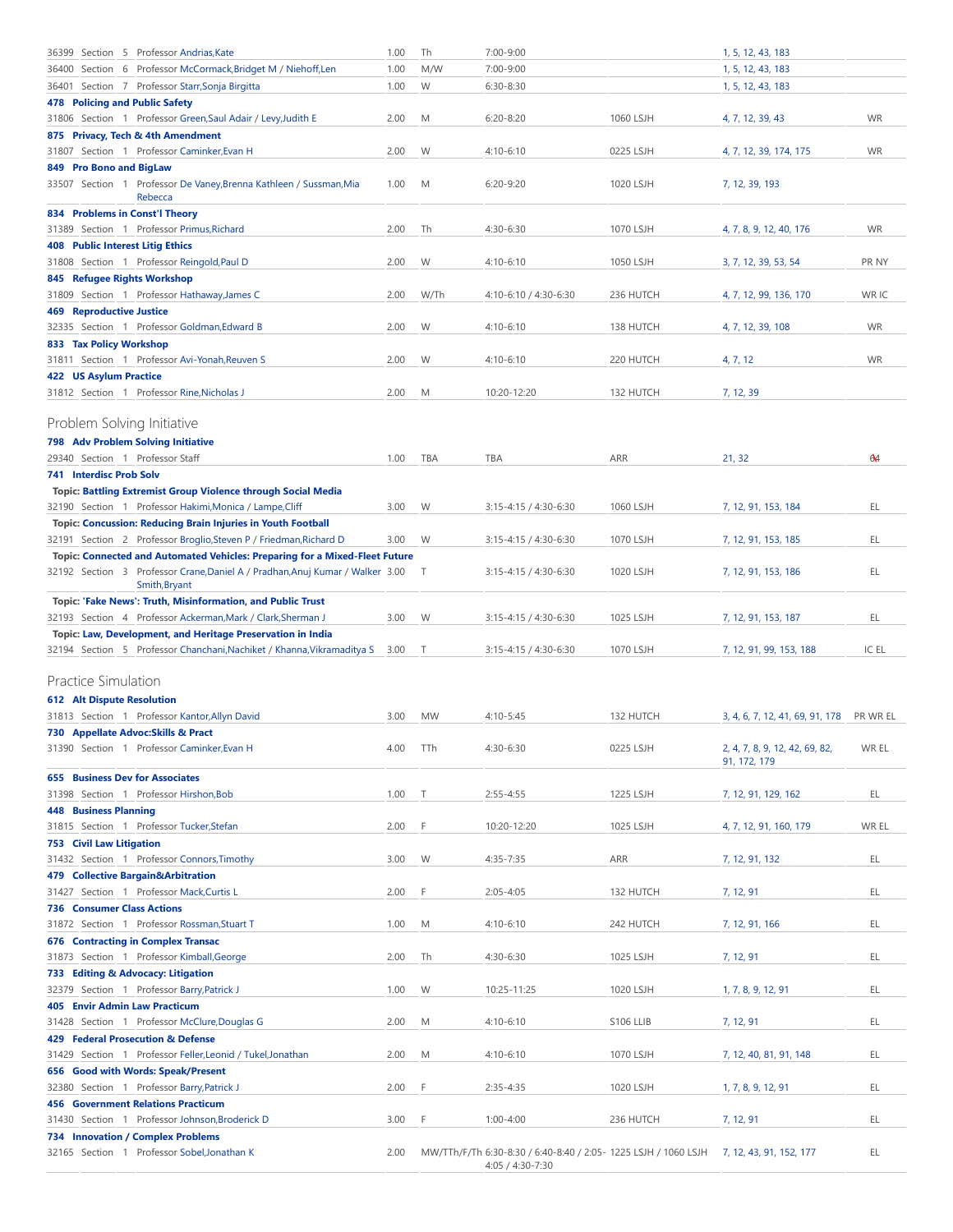<span id="page-4-0"></span>

| <b>729 Innovation Platform</b>                                                                            |      |        |               |                                                              |                                                 |                  |
|-----------------------------------------------------------------------------------------------------------|------|--------|---------------|--------------------------------------------------------------|-------------------------------------------------|------------------|
| 32032 Section 1 Professor Ohmer, Adrian                                                                   | 3.00 | M      | $6:20 - 7:45$ | 1070 LSJH                                                    | 32, 43, 91, 195                                 | EL 64            |
| <b>470 Intellectual Property Practice</b>                                                                 |      |        |               |                                                              |                                                 |                  |
| 32337 Section 1 Professor Kornfield, Susan M                                                              | 2.00 | T      | 4:30-6:30     | 138 HUTCH                                                    | 7, 12, 75, 91, 171                              | EL               |
| <b>495 Negot Entrepreneurial Issues</b><br>31874 Section 1 Professor Parsigian, David Neal                | 2.00 | Th     | 4:30-6:30     | 116 HUTCH                                                    | 7, 12, 41, 91                                   | EL               |
| <b>712 Negotiation</b>                                                                                    |      |        |               |                                                              |                                                 |                  |
| 31818 Section 1 Professor Kimball, George                                                                 | 3.00 | F      | $1:00 - 4:00$ | 120 HUTCH                                                    | 3, 7, 12, 69, 91, 180                           | PR EL            |
| 499 Private Equity                                                                                        |      |        |               |                                                              |                                                 |                  |
| 31819 Section 1 Professor Wyatt, Bradley James                                                            | 2.00 | W      | $6:20 - 8:20$ | 0220 LSJH                                                    | 7, 8, 9, 12, 43, 91                             | EL               |
| <b>480 Promoting Soc Jus/Facilitation</b><br>32419 Section 1 Professor Scarnecchia, Suellyn               | 1.00 | W      | $6:20 - 8:20$ | 1050 LSJH                                                    |                                                 | EL               |
| <b>807 Public Interest Litigation</b>                                                                     |      |        |               |                                                              | 1, 7, 8, 9, 12, 43, 91, 191                     |                  |
| 32307 Section 1 Professor Steinberg, Michael J                                                            | 4.00 | TF     | 10:20-12:20   | S106 LLIB                                                    | 4, 7, 8, 9, 12, 42, 69, 91, 179                 | WR EL            |
| 432 Tax Plan for Real Estate Trans                                                                        |      |        |               |                                                              |                                                 |                  |
| 31820 Section 1 Professor Tucker, Stefan                                                                  | 2.00 | F      | 2:35-4:35     | 138 HUTCH                                                    | 4, 7, 12, 75, 91, 160, 179                      | WR EL            |
|                                                                                                           |      |        |               |                                                              |                                                 |                  |
| Clinic<br>980 Advanced Clinical Law                                                                       |      |        |               |                                                              |                                                 |                  |
| 10003 Section 1 Professor Staff                                                                           | 1.00 | TBA    | TBA           | ARR                                                          | 2, 32, 36, 91                                   | EL <sub>64</sub> |
| 910 Child Advocacy Clinic                                                                                 |      |        |               |                                                              |                                                 |                  |
| 31701 Section 1 Professor Kay, Joshua / Sankaran, Vivek S                                                 | 4.00 | M      | $1:00 - 3:00$ | 1060 LSJH                                                    | 7, 8, 9, 10, 36, 48, 91                         | EL               |
| 911 Child Advocacy Clinic Seminar                                                                         |      |        |               |                                                              |                                                 |                  |
| 31702 Section 1 Professor Kay, Joshua / Sankaran, Vivek S                                                 | 3.00 | W      | $1:00 - 3:00$ | 1070 LSJH                                                    | 3, 5, 6, 7, 8, 9, 10, 36, 48                    | <b>PR</b>        |
| 929 Child Welfare Appellate Clinic                                                                        |      |        |               |                                                              |                                                 |                  |
| 31705 Section 1 Professor Pinto, Timothy M / Sankaran, Vivek S                                            | 5.00 | Th     | 1:30-3:30     | 1060 LSJH                                                    | 3, 4, 6, 7, 8, 9, 36, 48, 69, 91,<br>178        | PR WR EL         |
| 921 Civil-Criminal Litig Clnc Sem                                                                         |      |        |               |                                                              |                                                 |                  |
| 31706 Section 1 Professor Santacroce, David A / Thomas, Kimberly A                                        | 3.00 | Th     | $1:50-3:50$   | 232 HUTCH / 236 HUTCH 3, 5, 6, 7, 8, 9, 10, 36, 48           |                                                 | PR               |
|                                                                                                           |      |        |               | / 242 HUTCH                                                  |                                                 |                  |
| 920 Civil-Criminal Litigation Clnc                                                                        |      |        |               |                                                              |                                                 |                  |
| 31707 Section 1 Professor Santacroce, David A / Thomas, Kimberly A                                        | 4.00 | M      | $1:50 - 3:50$ | 232 HUTCH / 236 HUTCH 7, 8, 9, 10, 36, 48, 91<br>/ 242 HUTCH |                                                 | EL               |
| 955 Comm & Econ Develop Clinic                                                                            |      |        |               |                                                              |                                                 |                  |
| 31713 Section 1 Professor Alvarez, Alicia / Pfeifer, Kelly                                                | 4.00 | — Т    | 1:30-3:30     | 1050 LSJH                                                    | 2, 7, 8, 9, 10, 41, 48, 91                      | EL               |
| 956 Comm & Econ Develop Clinic Sem                                                                        |      |        |               |                                                              |                                                 |                  |
| 31714 Section 1 Professor Alvarez, Alicia / Pfeifer, Kelly                                                | 3.00 | Th     | 1:30-2:25     | 1050 LSJH                                                    | 2, 3, 5, 6, 7, 8, 9, 10, 41, 48                 | PR               |
| 927 Crim Appellate Practice                                                                               |      |        |               |                                                              |                                                 |                  |
| 31719 Section 1 Professor Baker, Douglas / Marcuz, Katherine Leigh                                        | 3.00 | M      | $4:10 - 7:10$ | 1025 LSJH                                                    | 2, 3, 4, 6, 7, 8, 9, 11, 36, 48,<br>69, 91, 178 | PR WR EL         |
| 928 Criminal Appel Pract Field                                                                            |      |        |               |                                                              |                                                 |                  |
| 31721 Section 1 Professor Baker, Douglas / Marcuz, Katherine Leigh                                        | 1.00 | TBA    | TBA           | ARR                                                          | 2, 7, 8, 9, 11, 36, 48, 69                      |                  |
| 993 Entrepreneurship Clinic                                                                               |      |        |               |                                                              |                                                 |                  |
| 31727 Section 1 Professor Mendez, Fermin Miguel / Thompson, Dana A                                        | 4.00 | M      | 10:20-12:20   | 1060 LSJH                                                    | 2, 7, 8, 9, 10, 41, 48, 91                      | EL               |
| 994 Entrepreneurship Clinic Sem                                                                           |      |        |               |                                                              |                                                 |                  |
| 31729 Section 1 Professor Mendez, Fermin Miguel / Thompson, Dana A                                        | 3.00 | Th     | 10:20-12:20   | 1060 LSJH                                                    | 2, 3, 5, 6, 7, 8, 9, 10, 41, 48                 | PR               |
| 930 Envt'l Law & Sustain Clinic<br>32269 Section 1 Professor Salim, Oday                                  | 4.00 | M      | 10:20-12:20   | 1070 LSJH                                                    | 7, 8, 9, 10, 48, 91                             | EL               |
| 931 Envt'l Law & Sustain Clnc Sem                                                                         |      |        |               |                                                              |                                                 |                  |
| 32270 Section 1 Professor Salim, Oday                                                                     | 3.00 | Th     | 10:20-12:20   | 1070 LSJH                                                    | 3, 5, 6, 7, 8, 9, 10, 48                        | PR               |
| 972 Federal Appel Litig Clnc I                                                                            |      |        |               |                                                              |                                                 |                  |
| 31733 Section 1 Professor Salinas, Melissa Martin                                                         | 5.00 | $\top$ | 12:25-2:25    | 1070 LSJH                                                    | 3, 4, 6, 7, 8, 9, 36, 48, 69, 91,               | PR WR EL         |
|                                                                                                           |      |        |               |                                                              | 109, 178                                        |                  |
| 973 Federal Appel Litig Clnc II<br>Section 1 Professor Salinas, Melissa Martin<br>31735                   | 2.00 | T      | 10:30-11:30   | 1060 LSJH                                                    | 32, 36, 38, 91                                  | EL               |
| 951 Human Trafficking Clinic                                                                              |      |        |               |                                                              |                                                 |                  |
| 31736 Section 1 Professor Campbell, Elizabeth Anne / Carr, Bridgette Ann / 4.00                           |      | M      | 1:30-3:30     | 1070 LSJH                                                    | 2, 7, 8, 9, 10, 36, 48, 91, 99                  | IC EL            |
| Kalil, Danielle Nicole                                                                                    |      |        |               |                                                              |                                                 |                  |
| 954 Human Trafficking Clinic Sem                                                                          |      |        |               |                                                              |                                                 |                  |
| 31737 Section 1 Professor Campbell, Elizabeth Anne / Carr, Bridgette Ann / 3.00<br>Kalil, Danielle Nicole |      | Th     | 1:30-3:30     | 1070 LSJH                                                    | 2, 3, 5, 6, 7, 8, 9, 10, 48, 56,<br>99          | PR IC            |
| 906 Int'l Transactions Clinic                                                                             |      |        |               |                                                              |                                                 |                  |
| 31738 Section 1 Professor Guenther, David Byrne                                                           | 4.00 | TTh    | 4:30-6:30     | 0220 LSJH                                                    | 3, 6, 7, 8, 9, 36, 47, 48, 69,                  | PR IC EL         |
|                                                                                                           |      |        |               |                                                              | 91, 99, 100, 180                                |                  |
| 933 Low-Income Taxpayer Clinic                                                                            |      |        |               |                                                              |                                                 |                  |
| 31741 Section 1 Professor Appleberry, Nicole                                                              | 4.00 | M      | $1:50-3:50$   | 1050 LSJH                                                    | 2, 7, 8, 9, 10, 36, 41, 48, 61,                 | SR EL            |
| 934 Low-Income Taxpayer Clinic Sem                                                                        |      |        |               |                                                              | 91                                              |                  |
| 31991 Section 1 Professor Appleberry, Nicole                                                              | 3.00 | W      | 1:50-3:50     | 1050 LSJH                                                    | 2, 3, 5, 6, 7, 8, 9, 10, 36, 41,                | PR SR            |
|                                                                                                           |      |        |               |                                                              | 48, 61                                          |                  |
| 976 Michigan Innocence Clinic                                                                             |      |        |               |                                                              |                                                 |                  |
| 31745 Section 1 Professor Moran, David A / Richardson, Megan Beth /                                       | 4.00 | M      | 12:25-2:25    | 1025 LSJH                                                    | 2, 6, 7, 8, 9, 10, 36, 47, 48,                  | EL               |